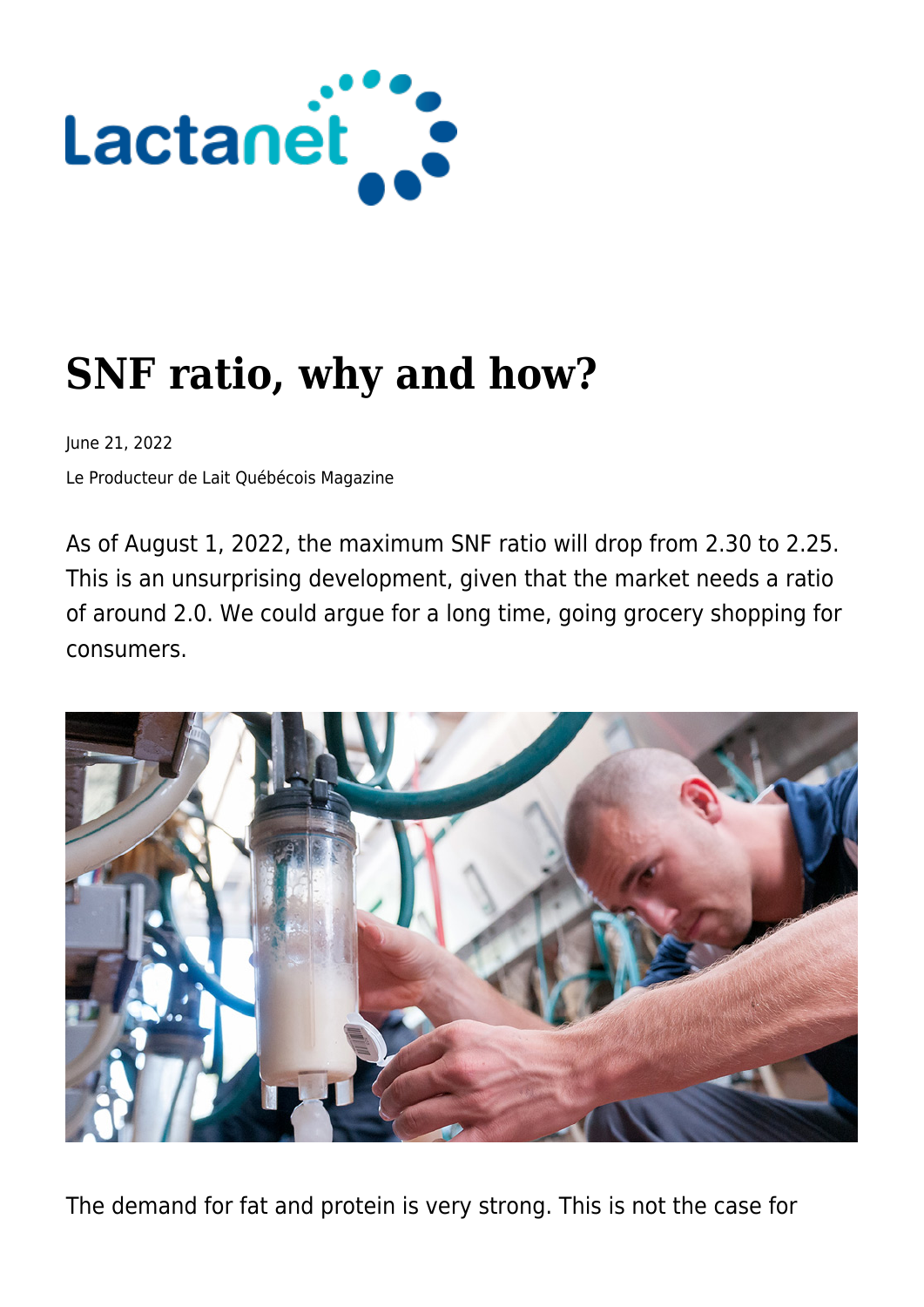lactose. The lactose content of milk varies very little. To decrease the lactose production (in tons per year), you have to deliver a milk rich in fat first and then in protein. We will focus here on the fat content since it has the most influence in the SNF ratio calculation equation.

This article will not address in depth all the factors that influence the fat test of your herd. Ventilation, feeder space, water availability, feeding sequence, sorting, etc. are only a few of the many factors that can explain a fat test below expectations. We will limit ourselves to four technical parameters that are easy to measure and that can have important consequences on the results.

#### 1. Genetics

The importance of genetics is undeniable. It is well understood today. The heritability for this trait is among the highest, around 50%. This means that it is an easy trait to improve compared to other traits such as conformation. In other words, a cow with a fat index of -0.50% mated to a bull with +0.50% will produce a daughter with a genetic index close to the national average.

Knowing the genetic potential of the animals in your herd is of utmost importance. Strong genetics do not guarantee high butterfat in milk because there are many other factors involved. However, a herd with a genetic index of, say, -0.20% does not have what it takes to easily achieve a fat test of 4.0 kg/hl and better. This is not the case for the herd reported in Table 1. Its fat index (+0.11%) is well above the national average  $(+0.03\%)$ .

Table 1. Extract from the [Genetic Inventory Report](https://lactanet.ca/en/genetic-herd-inventory-report/) of a herd with a strong genetic background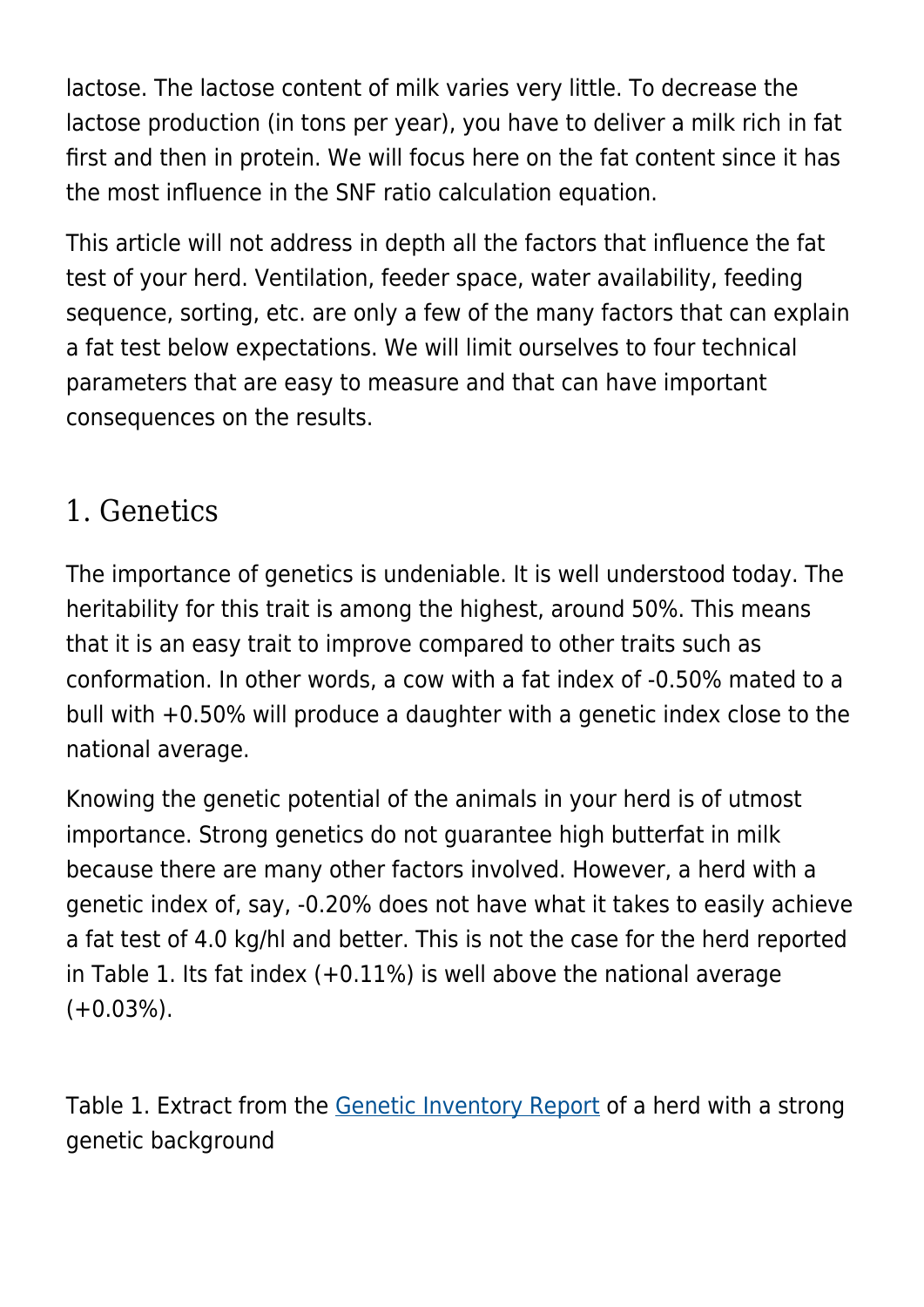| <b>GENETIC HERD INVENTORY</b> |     |      |  |      |              |      | December 2021 |             |                            |            |      |                                 |                |      |
|-------------------------------|-----|------|--|------|--------------|------|---------------|-------------|----------------------------|------------|------|---------------------------------|----------------|------|
|                               |     |      |  |      |              |      |               |             | <b>HERD NUMBER</b><br>PAGE |            |      | <b>TEST DATE</b><br>10 Dec 2021 |                |      |
|                               |     | Code |  | LPI  | Pro\$   Prod | Code | kg            | Milk<br>%RK | kg                         | Fat<br>%RK | %    | kg                              | Protein<br>%RK | %    |
| Cows                          | 311 |      |  | 2901 | 1794         |      | 1018          | 75          | 52                         | 79         | 0.11 | 46                              | 85             | 0.10 |
| Heifers (PA Prod)             | 280 |      |  | 3203 | 2596         |      | 1162          | 82          | 84                         | 96         | 0.34 | 62                              | 96             | 0.19 |
| <b>Total</b>                  | 591 |      |  | 3044 | 2174         |      | 1086          |             | 67                         |            | 0.22 | 54                              |                | 0.14 |
| <b>National Average</b>       |     |      |  | 2508 | 579          |      | 318           |             | 15                         |            | 0.03 | 12                              |                | 0.02 |

Over the years, tools have been developed to help producers improve their control over the genetic development of their herd. Among these is the [Compass](https://www.compasscan.ca/welcome.php) application developed jointly by Holstein Canada and Lactanet.

Figures 1 and 2 show extracts for two herds. Which of the two herds do you think is in a better position to maintain an SNF ratio close to market needs? Herd A, of course. The deviation for fat of its recorded subjects since 2016 (blue line) exceeds the 90-percentile rank for the breed. Herd B is now working on it. They are encouraged to continue.

Figure 1. Deviation for fat over time in herd A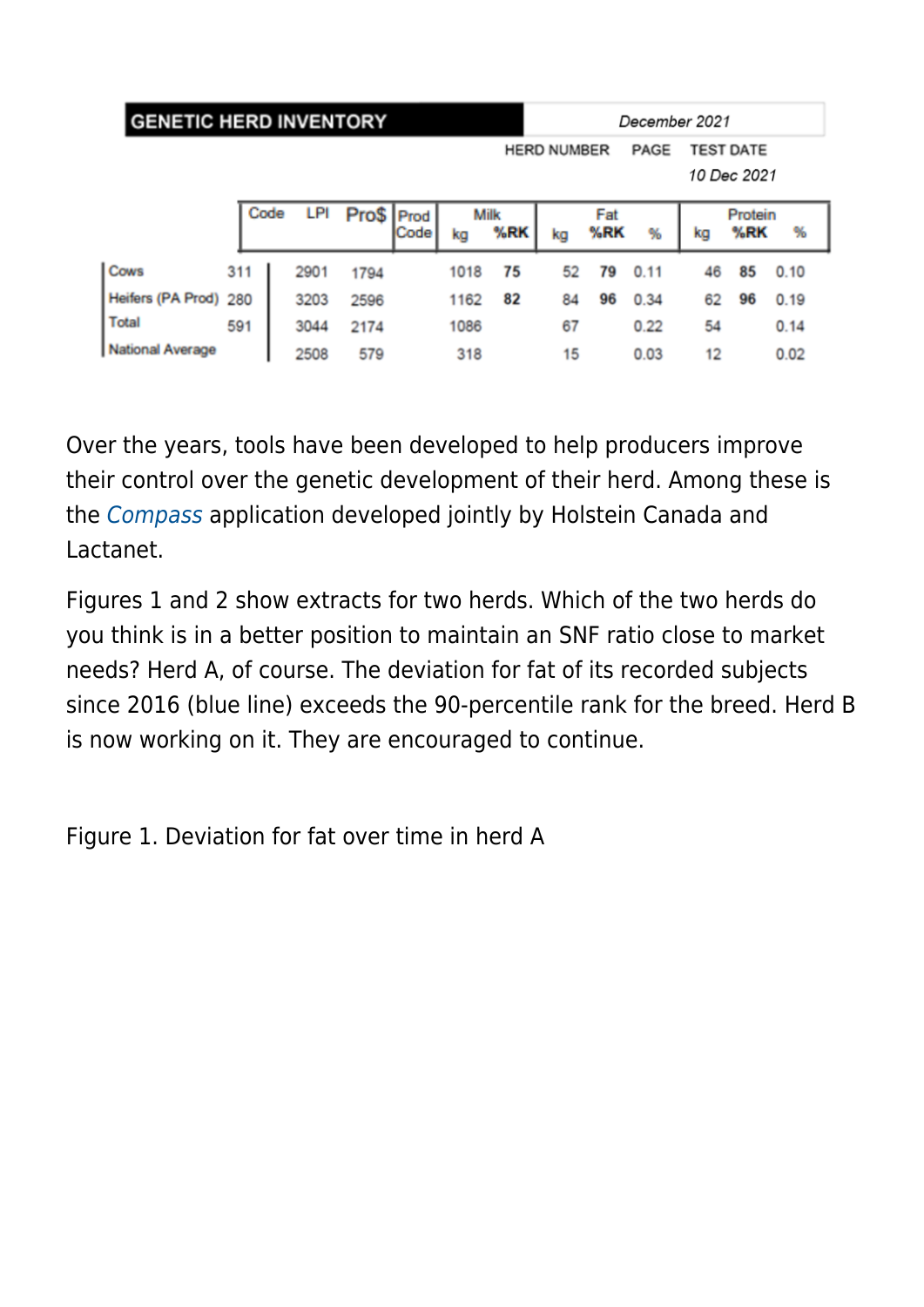

Red line: national average

Figure 2. Deviation for fat over time in herd B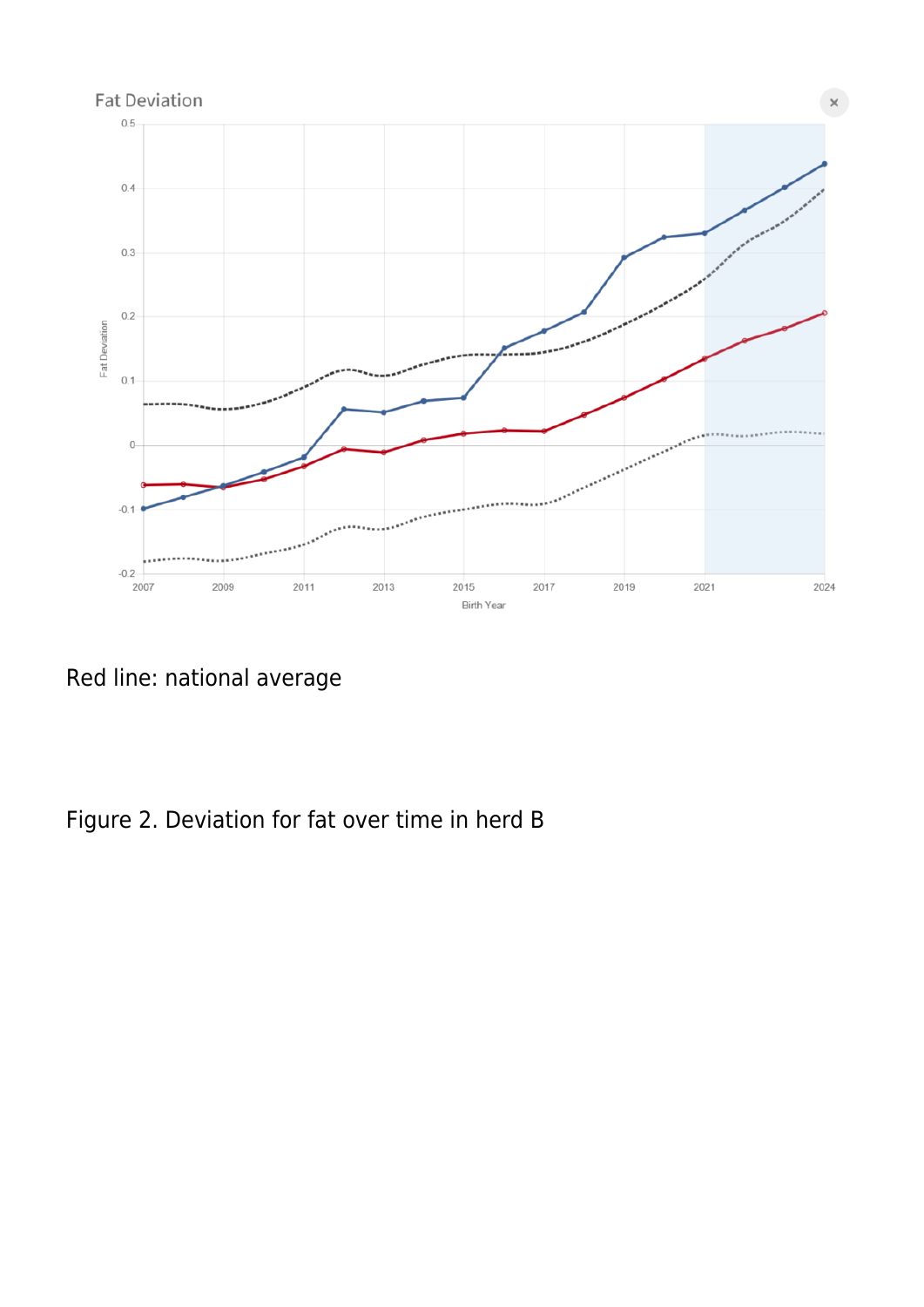

Red line: national average

## 2. Dry Matter Consumption in Forages

Since the cow is a ruminant, forage is the basis of her diet. A mixed ration (forages and concentrates) allows our cow to withstand higher production than just the need to feed her calf. We must go back to the basics. Forage is essential for rumination. Rumination is essential to the health of the microbial flora. The rumen microbial flora is essential to the cow's role on our planet, including the digestion of cellulose and hemicellulose to produce nutrients useful to humans. Most people are now familiar with [PROFILab.](https://lactanet.ca/en/thematique/profilab-analysis/)

[De novo](https://lactanet.ca/en/management-practices-that-promote-de-novo-fatty-acid-production/) [fatty acids,](https://lactanet.ca/en/management-practices-that-promote-de-novo-fatty-acid-production/) measured in every milk sample in the tank, are the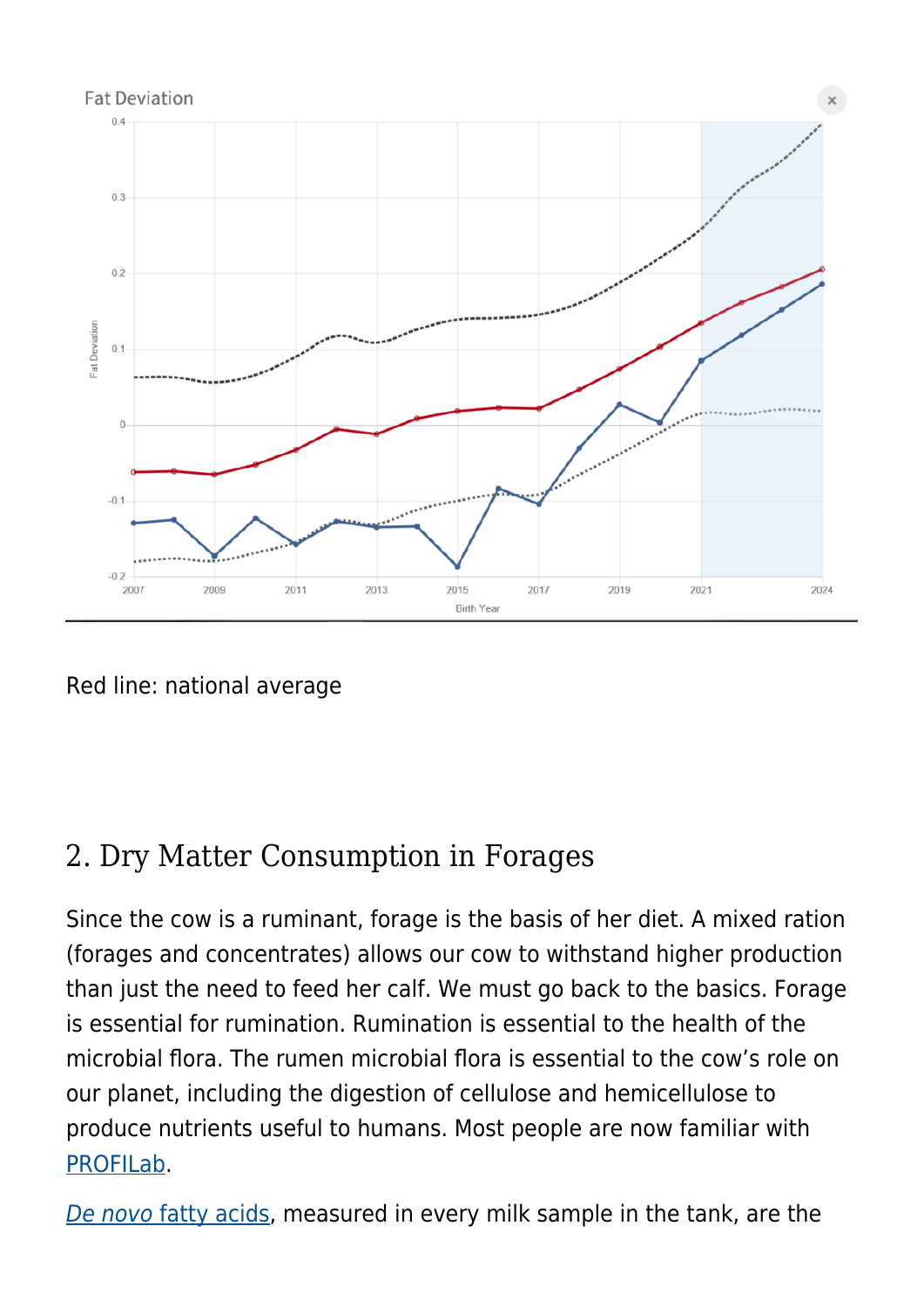very thing that allows you to judge the ruminal health of your cows.

We offer a simple way to evaluate the dry matter consumption in forages, i.e., kilograms per cow per day. That's all it takes. No complicated equations.

You will understand that for farms that handle chopped silage (vertical silos, horizontal silos, grinders, etc.), you will need the dry matter of the silage (moisture testers required).

For rations that include large bale silage (round or rectangular), we have a tool to calculate the weight of the bale in kilograms of dry matter. All you need is the bale size, the number of knives on the baler, the number of bales fed to lactating cows per week and the number of lactating cows.

Table 2. Examples of forage dry matter consumption calculation for a farm with chopped silage

| Feed             | % dry matter | kg per day      | kg dry matter      |
|------------------|--------------|-----------------|--------------------|
| Silage $1st$ cut | 40 %         | $15 \text{ kg}$ | $6.0 \text{ kg}$   |
| Corn silage      | 35 %         | $20 \text{ kg}$ | 7.0 kg             |
| Hay              | 90 %         | $1 \text{ kg}$  | $0.9\ \mathrm{kg}$ |
| Total            |              | 36 kg           | 13.9 kg            |

Producers who attended the Lactanet workshop on milk fat (The Magic of a Milk Fat test) last winter will remember that the target values (kg/day/cow) vary according to breed: 16 kg and more for Holsteins, 15 kg and more for Ayrshires, 18 kg for Brown Swiss, 13 kg and more for Jerseys and Canadian. The more corn silage we have in our ration, the higher the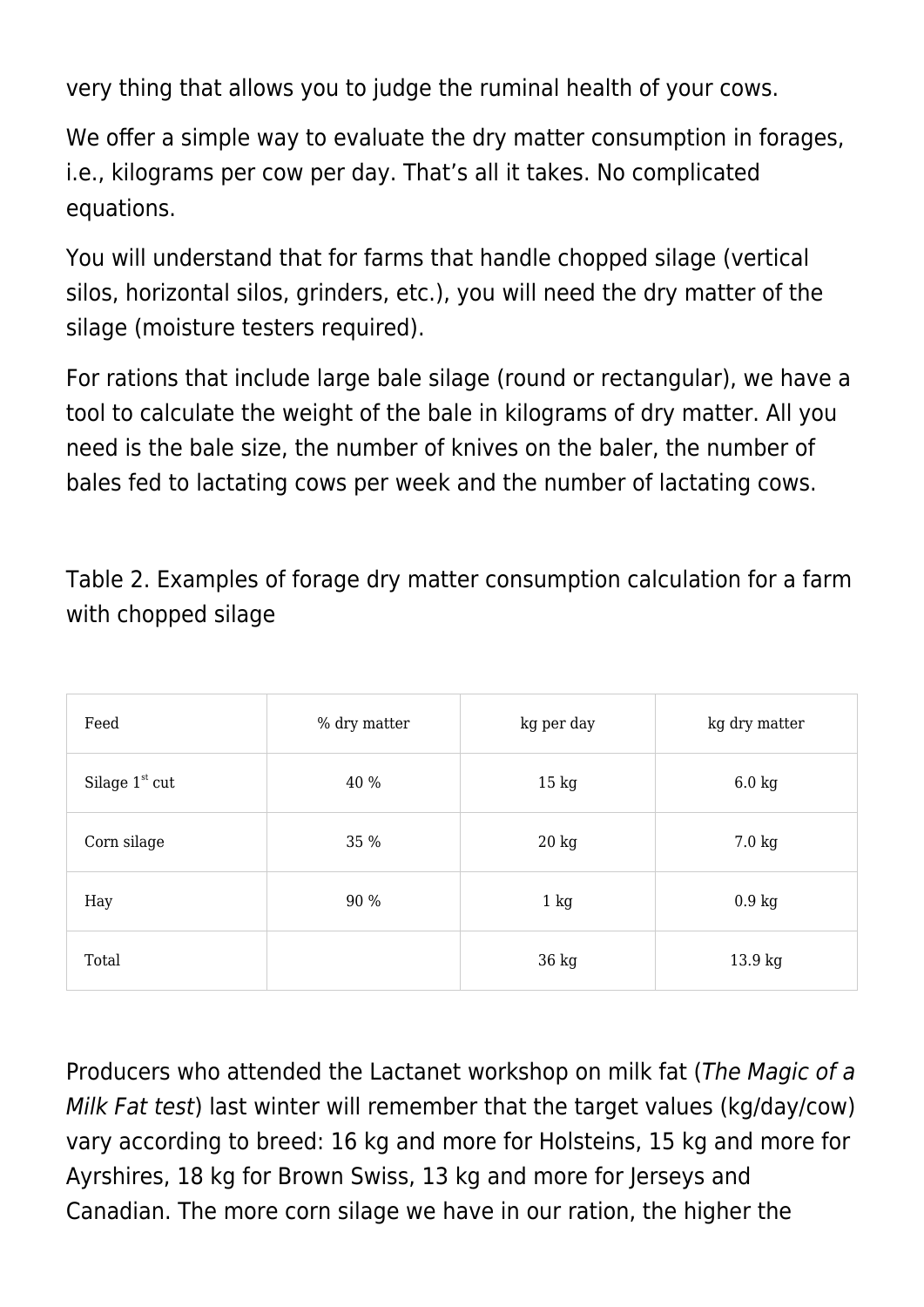target quantity.

If the dry matter consumption in forages is lower than the target values, the causes must be sought. The list is long. There is the [quality and](https://lactanet.ca/en/update-on-the-use-of-silage-inoculants/) [conservation](https://lactanet.ca/en/update-on-the-use-of-silage-inoculants/) of the forages, the management of the feeder, the sequence of the meals, the level of salt in the ration, etc. It is not always easy to find, but you should not stop looking until you have found the cause.

#### 3. Effective Fibre

A herd with good genetics and exceptional forage dry matter intake may still be disappointed with the bulk tank fat test. For chopped grass silage, more than 10 factors influence the result and the theoretical chop length; forage adjustment is only one factor. The size of the swath plays a major role. In the field, chopping can be evaluated with the Penn State particle separator. The effective fibre is the particles found on the top two plates. In an article published in this magazine a few years ago, it was reported how the proportion of effective fibre varies from one silage to another. At Farm G (Figure 3), the rumination potential of the  $2^{nd}$  cut silage is much higher (73% vs. 50%) than that of the  $1<sup>st</sup>$  cut.

Figure 3: Particle size assessment of  $1<sup>st</sup>$  and  $2<sup>nd</sup>$  cut silage from farm G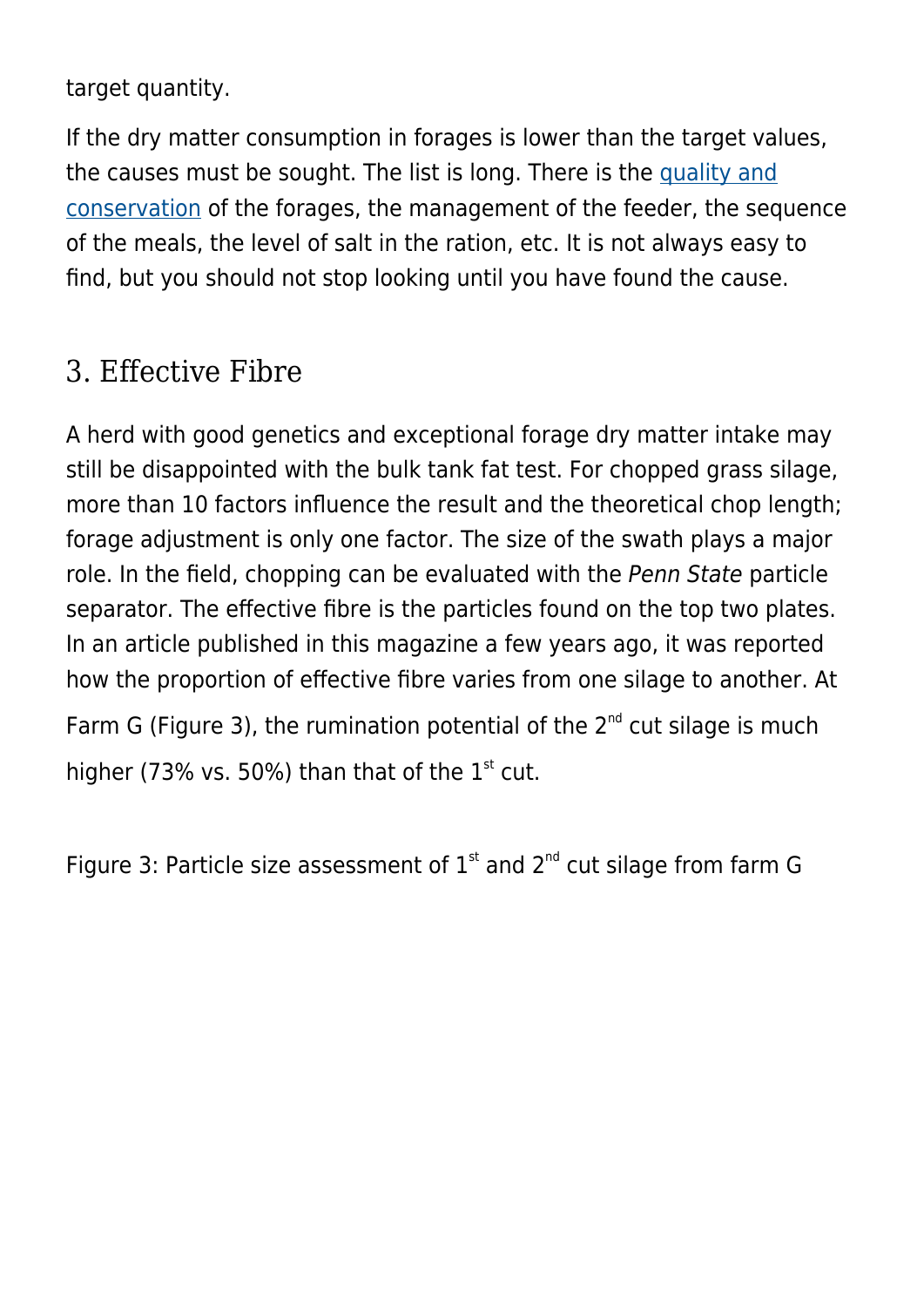| <b>PENNSTATE</b>                          |                                                     | <b>Particle Length Analysis</b> | DAIRY&<br><b>ANIMAL</b><br><b>SCIENCE</b> |                                              |                      |  |
|-------------------------------------------|-----------------------------------------------------|---------------------------------|-------------------------------------------|----------------------------------------------|----------------------|--|
| <b>Ferme</b>                              | <b>Farm G</b>                                       |                                 |                                           | <b>Analysis Date</b>                         | 2022-04-12           |  |
| <b>Address</b>                            |                                                     |                                 |                                           | <b>Sample Type</b>                           | 3                    |  |
|                                           |                                                     |                                 |                                           | $1 = TMR$ , $2 = Com Silage$ , $3 = Haylage$ |                      |  |
| <b>Data</b>                               |                                                     |                                 |                                           |                                              |                      |  |
|                                           |                                                     | Sample 1 Silage 1e              |                                           | Sample 2 Silage 2e                           |                      |  |
|                                           | <b>Screen</b>                                       | Weight (g)                      |                                           | Weight (g)                                   |                      |  |
|                                           | <b>Upper Sieve</b>                                  | 22.0                            |                                           | 65.0                                         |                      |  |
|                                           | <b>Middle Sieve</b>                                 | 105.0                           |                                           | 195.0                                        |                      |  |
|                                           | <b>Lower Sieve</b>                                  | 116.0                           |                                           | 85.0                                         |                      |  |
|                                           | <b>Bottom Plan</b>                                  | 13.0                            |                                           | 12.0                                         |                      |  |
|                                           | <b>Total</b>                                        | 256.0                           |                                           | 357.0                                        |                      |  |
| <b>Results</b>                            |                                                     |                                 |                                           |                                              |                      |  |
|                                           | <b>Section 1. Particle Distribution</b>             |                                 |                                           |                                              |                      |  |
|                                           |                                                     |                                 |                                           |                                              |                      |  |
|                                           |                                                     | Sample 1 Silage 1e              |                                           | Sample 2 Silage 2e                           |                      |  |
|                                           |                                                     | <b>Remaining Particles</b>      | Cumulative                                | <b>Remaining Particles</b>                   | Cumulative           |  |
|                                           | <b>Screen</b>                                       | (% of total)                    | (% under each sieve)                      | (% of total)                                 | (% under each sieve) |  |
|                                           | <b>Upper Sieve</b>                                  |                                 | 91                                        | 18                                           | 82                   |  |
|                                           | <b>Middle Sieve</b>                                 |                                 | 50                                        | 55                                           | 27                   |  |
|                                           | <b>Lower Sieve</b>                                  | 45                              | 5                                         | 24                                           | 3                    |  |
|                                           | <b>Bottom Plan</b>                                  | 5                               |                                           | 3                                            |                      |  |
| Section 2. Characterization of the sample |                                                     |                                 |                                           |                                              |                      |  |
|                                           |                                                     | Sample 1                        |                                           | Sample 2                                     |                      |  |
|                                           |                                                     | 6.69                            |                                           | 9.91                                         |                      |  |
|                                           | Average Particle Length (mm)                        |                                 |                                           |                                              |                      |  |
|                                           | Standard Deviation (mm)                             | 2.35                            |                                           | 2.30                                         |                      |  |
|                                           | <b>Section 3. Recommended Particle Distribution</b> |                                 | Sample Type: Haylage                      |                                              |                      |  |
|                                           |                                                     | <b>Remaining Particles</b>      |                                           |                                              |                      |  |
|                                           | <b>Screen</b>                                       | (% of total)                    |                                           |                                              |                      |  |
|                                           | <b>Upper Sieve</b>                                  | 10 to 20                        |                                           |                                              |                      |  |
|                                           | Middle Sieve                                        | 45 to 75                        |                                           |                                              | Lacta                |  |
| <b>Lower Sieve</b>                        |                                                     | 20 to 30                        |                                           |                                              |                      |  |
|                                           | <b>Bottom Plan</b>                                  | Less than 5                     |                                           |                                              |                      |  |
|                                           |                                                     |                                 |                                           |                                              |                      |  |

## 4. Milk/Concentrate Ratio

Another useful technical parameter to optimize your fat test is the milk/concentrate ratio. It is easy to calculate and gives a sounding board on several questions: well-balanced ration? Forage quality? Correct quantities of concentrates? Just to name a few.

In the Lactanet database, the milk to concentrate ratio has hovered around 3.30/1.0 since the winter of 2010-2011. The R farm profile (Table 3) is not the one we want. A ratio of 2.44 is too low. Now we have to investigate what could be the causes. In this case and at the time of the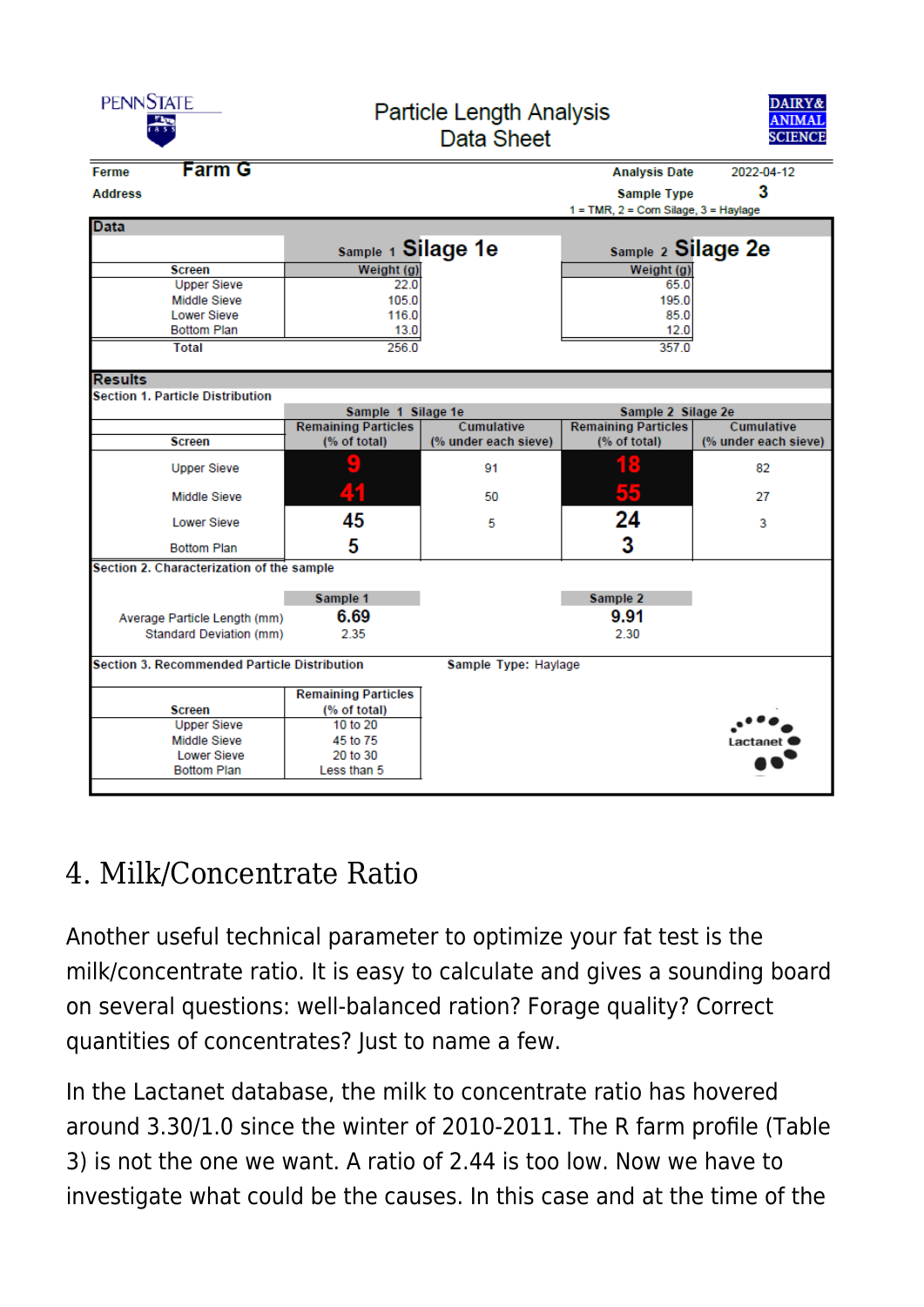visit to the farm, the dry matter consumption in forages was 12.3 kg and we remember that for Holsteins, we must aim for 16 kg.

Table 3. Calculation of the milk/concentrate ratio for farm R

| Milk delivered (litres per day)                                                  | 2,412 liters                                  |
|----------------------------------------------------------------------------------|-----------------------------------------------|
| Barley in the TMR (kg/day)<br>Mineral in the TMR (kg/day)<br>Robot feed (kg/day) | $272 \text{ kg}$<br>$12 \text{ kg}$<br>704 kg |
| Total concentrates (kg/day)                                                      | 988 kg                                        |
| Milk/concentrate ratio                                                           | 2.44 liters/kg                                |

There are many challenges in dairy production. From drought to input prices, the list goes on and on. The SNF ratio is another, but there are many tools to keep track of it. Don't forget that Lactanet is there to help you meet the needs of the market as best as possible, the key to the most profitable dairy production.

Action Plan for a Profitable Fat Test:

- Read the Genetic Herd Inventory report to know its genetic index for fat
- Use Compass to track the evolution of your genetic index for fat
- Calculate your forage dry matter consumption
- Use particle separators (e.g., Penn State) on a regular basis to determine the effective fibre of your forages – particles from the first two plates
- Calculate your milk/concentrate ratio